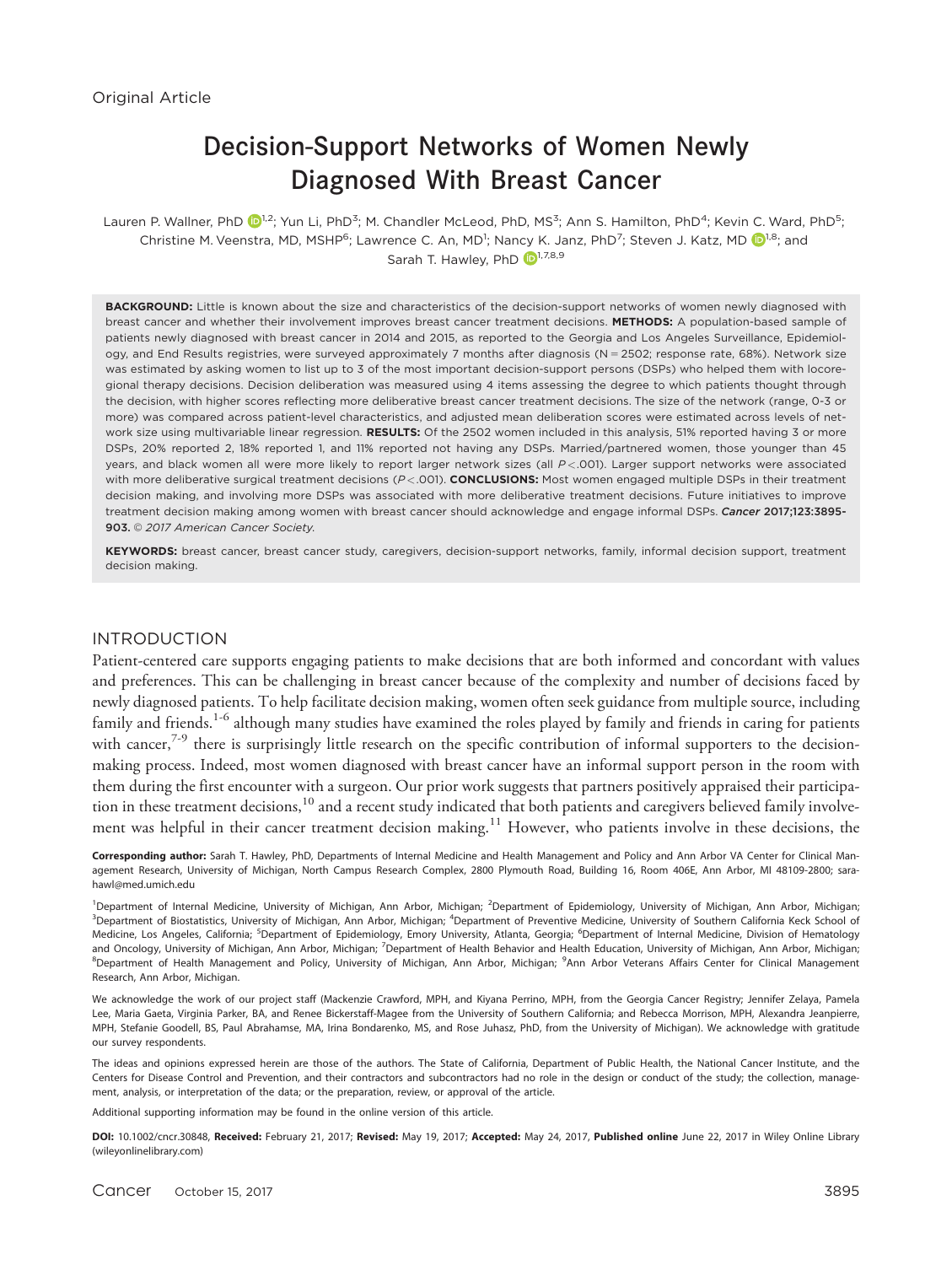extent to which they are involved, and whether or not their participation influences the quality of these treatment decisions remains largely unknown.

In addition, very little is known about the decisionsupport networks themselves and how they may vary for different patient groups. For instance, prior research suggests that the involvement and influence of informal decision-support persons (DSPs) may vary by race/ethnicity, $3,10$  but much of the research has been limited by small sample sizes with insufficient racial/ethnic diversity and by the inclusion of only spouses/partners.<sup>4-6</sup> Although clinicians have long been recommending that patients bring someone with them to their appointments, clinicians may benefit from a better understanding of the size and characteristics of the networks on which patients rely during their decision making. Such understanding may help clinicians to better incorporate DSPs into treatment discussions and would help guide the development of decision tools that include patients' informal DSPs, with the goal of improving patient-centered care. In particular, establishing whether informal decision-support networks contribute to greater deliberation over treatment options would allow clinicians to provide more evidence-based recommendations that patients use their network of informal supporters when making their breast cancer treatment decisions.

To fill this gap in research on the process of breast cancer treatment decision making, we conducted a study to characterize the size and variation of informal decisionsupport networks for women newly diagnosed with early stage breast cancer. We further sought to determine whether network size was associated with patient characteristics and patients' appraisal of their decision-making process.

## MATERIALS AND METHODS

## Study Population

The Individualized Cancer Care (iCanCare) Study is a large, population-based survey study of women with breast cancer. We identified and accrued 3930 women, ages 20 to 79 years, with newly diagnosed, early stage breast cancer (stages 0-II) as reported to the Surveillance, Epidemiology, and End Results (SEER) registries of Georgia and Los Angeles County in 2014 and 2015. Patients were ineligible if they had stage III or IV disease, had tumors larger than 5 cm, or could not complete a questionnaire in English or Spanish ( $N = 258$ ). Of the remaining 3672 eligible women who were mailed surveys, 2502 completed the survey (response rate, 68%) and are included in this analysis.

Patients were identified by rapid case ascertainment from surgical pathology reports. Surveys were mailed approximately 2 months after surgery (the median time from diagnosis to survey completion was 7 months). We provided a \$20 cash incentive and, as in prior work,  $12-14$ used a modified Dillman approach to encourage patient recruitment.<sup>15</sup> This approach allows for a flexible mode of respondent follow-up, which included postcard and telephone reminders with the option to complete the survey during a phone interview in either Spanish or English. All materials were sent in English and Spanish to those with Spanish surnames.3,13 Survey responses were then merged with clinical data provided by the SEER registries. The study was approved by the University of Michigan Institutional Review Board and the state and institutional review boards of the SEER registries.

#### **Measures**

Questionnaire content was developed based on a conceptual framework, which hypothesized variability in the size and influence of decision-support networks across patient-level characteristics.<sup>1-3</sup> We used standard techniques to assess content validity, including expert reviews, cognitive pretesting, and pilot studies, in selected clinic populations. Respondents were queried about the number, influence, and importance of DSPs using adapted measures developed and validated to identify disease management support for patients with chronic diseases<sup>16,17</sup> (see online supporting information: Measures From the Patient Survey).

## Measuring Decision-Support Networks

To our knowledge, this is the first study to ask patients to report about specific individuals involved in their cancer treatment decision making. We used a unique methodology in which patients were asked: 1) to indicate up to 3 specific decision-support individuals (using initials only to avoid identification), 2) to indicate each person's relationship to them (eg, partner, daughter, friend), and 3) to rate the importance of, and satisfaction with, each person's involvement in treatment decision making.

#### Size of the Decision-Support Network

The decision-support network size was determined by assessing the number of individuals indicated by each patient, ranging from 0 to 3 or more. Although it was rare, respondents who did not answer the decisionsupport questions entirely  $(n = 256; 10.2\%)$  were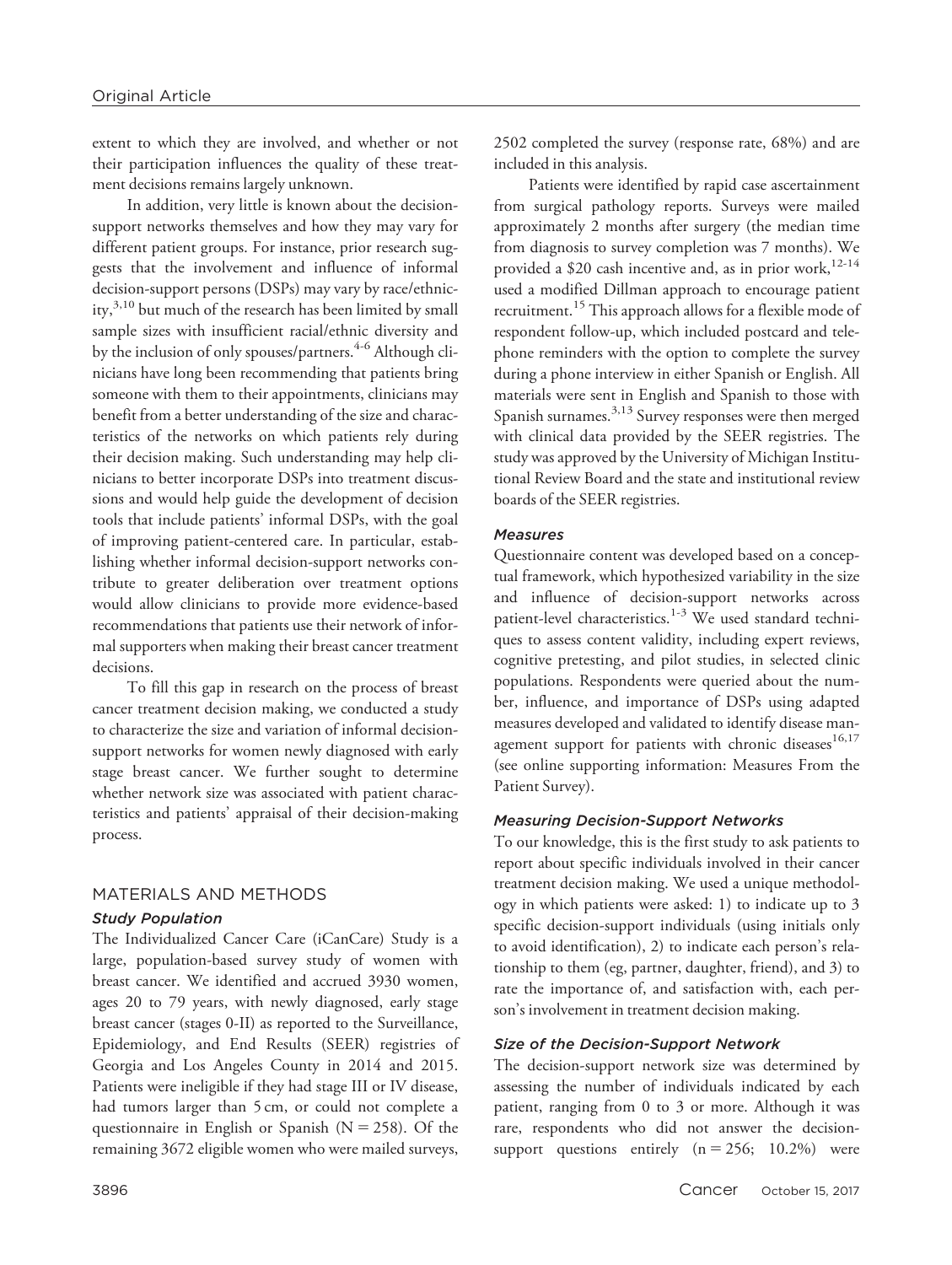categorized as having a decision-support network size of zero. This categorization was based on prior work and responses to other questions supporting the justification that patients likely did not answer because they did not have a person to name. However, to confirm our findings, we also performed the analyses with these respondents excluded, which yielded very similar results.

## Patient Satisfaction With and Importance of **DSPs**

For each individual listed, respondents reported on how important the opinion of each DSP was in treatment decision making and how satisfied they were with the level of involvement (each on a 5-point scale, from "not at all" to "very"). Overall mean scores (across all DSPs reported by each patient) were then estimated for both importance and satisfaction and were categorized into high (scores of 4 or greater) versus low/moderate (scores less than 4). We chose this cutoff based on prior research $3,10$  and our desire to assess the highest levels of patient-reported involvement and satisfaction.

### Patient-Reported Network Involvement

Respondents also were asked how often their DSP(s) attended their appointments, took notes during appointments, talked to them about their treatment options, and shared information with them from other sources about their treatment options (on 5-point scales, from "not at all" to "often"), as we have done in prior studies.<sup>3</sup> Overall mean scores were then estimated for each item and categorized into often/always (scores of 4 greater) versus never/ rarely (score less than 4).

## Patient Appraisal of Decision Making

We used a measure of "treatment decision deliberation" using a 5-item scale derived from measures of public deliberation adapted for cancer treatment-related decisions.18-20 These items assessed the extent to which a patient weighed the pros and cons, talked to other family members and friends, talked to other patients with breast cancer, and thought through and spent time thinking about the decision (on 5-point Likert-type scales, from "not at all" to "very much"). An overall deliberation score was created using the mean of the responses to the 5 items (range, 1-5) (Cronbach  $\alpha$  = .85), with higher scores representing more deliberation.

#### Patient Characteristics

Survey items assessed demographics, including age, educational attainment (high school graduate or less, some college, or college degree or more), insurance status

(private, Medicaid/Medicare/Veterans Administration, or none/missing), and the number of comorbid health conditions (0, 1 or more). The level of acculturation among Latinas was assessed using the Short Acculturation Scale for Hispanics, as done in our prior studies. $21$  We also asked patients to report their treatment, as done in prior work, $12$  including primary surgical treatment modality (lumpectomy, unilateral mastectomy, bilateral mastectomy), receipt of chemotherapy (yes/no), and receipt of endocrine therapy (yes/no). Breast cancer stage (0, I, II) was obtained from the SEER record.

## Statistical Analyses

All statistical analyses incorporated weights to account for differential probabilities of sample selection across patient subgroups and nonresponse. Weighting assures that sample distributions resemble those of the target population and reduces the potential bias because of nonresponse.<sup>22</sup> The overall distributions of network characteristics (size, relationship), DSP involvement, and patient-reported satisfaction with and influence of the DSP were estimated. The distributions of network size across levels of patient demographic and clinical characteristics were compared using Rao-Scott chi-square tests. Because of the anticipated inherent association between network size and marital status, we then estimated the associations between patient factors (age, race/acculturation) and network size, stratified by marital status, and compared them using Rao-Scott chi-square tests. Multivariable linear regression was used to estimate the adjusted mean deliberation scores for each level of network size, adjusting for age, race/acculturation, insurance, partner status, comorbidity, surgical treatment, and stage. All analyses were performed using SAS version 9.4 (SAS Institute, Cary, NC) with 2-sided tests, and  $P$  values < .05 were considered statistically significant.

### RESULTS

## Network Size

Table 1 displays the characteristics of the sample of 2502 women both overall and by level of informal decisionsupport network size. More than one-half of the women (51%) listed 3 DSPs during their treatment decision making, 20% listed 2 DSPs, 19% listed 1 DSP, and 10% had a network size of zero. Network size decreased with increasing age  $(P < .001)$ . Variation in network size also existed across race/acculturation ( $P < .001$ ). Both African American and Latina women reported larger network sizes compared with white women, because 58.3% of African American women and 52.3% and 56.4% of high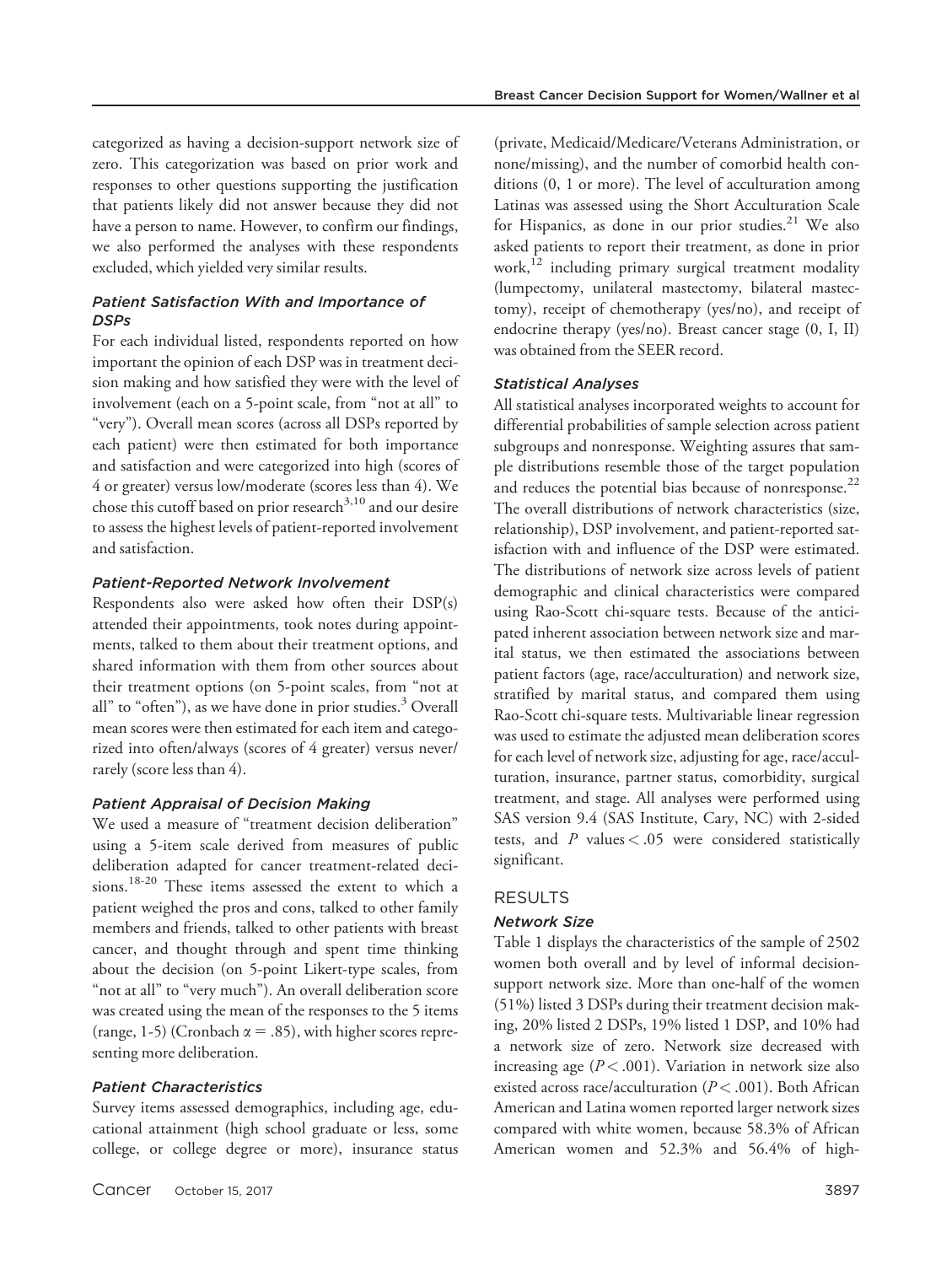TABLE 1. Distribution (weighted %) of Patient Demographic and Clinical Characteristics by Decision Supporter Network Size

| <b>Patient-Level Factors</b>                                                                                          | Overall,<br>$N = 2502$ | Decision Supporter Network Size, Weighted % |              |              |               |         |
|-----------------------------------------------------------------------------------------------------------------------|------------------------|---------------------------------------------|--------------|--------------|---------------|---------|
|                                                                                                                       |                        | $0, N = 256$                                | 1, $N = 460$ | 2, $N = 501$ | $3. N = 1285$ | $P^a$   |
| Age, y                                                                                                                |                        |                                             |              |              |               |         |
| $<$ 45                                                                                                                | 8.2                    | 3.3                                         | 14.9         | 20.9         | 60.9          | .001    |
| 45-54                                                                                                                 | 20.4                   | 10.7                                        | 16.9         | 21.9         | 50.6          |         |
| 55-64                                                                                                                 | 31.3                   | 8.5                                         | 20.3         | 18.2         | 53            |         |
| > 65                                                                                                                  | 40.1                   | 12.5                                        | 19.8         | 20.9         | 46.9          |         |
| Race/acculturation                                                                                                    |                        |                                             |              |              |               |         |
| White                                                                                                                 | 54.2                   | 9.5                                         | 21.4         | 21           | 48            | < .001  |
| <b>Black</b>                                                                                                          | 18                     | 9.4                                         | 15.3         | 17           | 58.3          |         |
| Latina, high acculturation                                                                                            | 7.9                    | 12.8                                        | 14.9         | 19.9         | 52.4          |         |
| Latina, low acculturation                                                                                             | 7.7                    | 10.2                                        | 15           | 18.4         | 56.4          |         |
| Asian                                                                                                                 | 9.8                    | 9.2                                         | 19.1         | 24.5         | 47.2          |         |
| Other/unknown/missing                                                                                                 | 2.5                    | 25                                          | 15.5         | 17.8         | 41.6          |         |
| Education                                                                                                             |                        |                                             |              |              |               |         |
| <high graduate<="" school="" td=""><td>29.9</td><td>10.7</td><td>18</td><td>18.6</td><td>52.8</td><td>.26</td></high> | 29.9                   | 10.7                                        | 18           | 18.6         | 52.8          | .26     |
| Some college                                                                                                          | 29.8                   | 8.6                                         | 18.2         | 20.3         | 52.8          |         |
| $\geq$ College graduate                                                                                               | 40.3                   | 9.3                                         | 20.8         | 21.9         | 48            |         |
| Insurance                                                                                                             |                        |                                             |              |              |               |         |
| None or missing                                                                                                       | 20.2                   | 15.7                                        | 14.1         | 16.8         | 53.4          | < .0001 |
| Medicaid, Medicare, or VA                                                                                             | 35.2                   | 9.7                                         | 18.6         | 21           | 50.7          |         |
| Private or other                                                                                                      | 44.6                   | 8                                           | 21.5         | 21.2         | 49.4          |         |
| Partner/marital status                                                                                                |                        |                                             |              |              |               |         |
| Not partnered/married                                                                                                 | 38.9                   | 15.5                                        | 15.9         | 19.3         | 49.3          | < .0001 |
| Partnered/married                                                                                                     | 61                     | 6.2                                         | 21.1         | 21.2         | 51.6          |         |
| No. of comorbidities                                                                                                  |                        |                                             |              |              |               |         |
| $\mathbf 0$                                                                                                           | 67.8                   | 10.4                                        | 19.8         | 20.6         | 49.2          | .24     |
| >1                                                                                                                    | 32.2                   | 9.6                                         | 17.1         | 19.6         | 56.7          |         |
| SEER stage                                                                                                            |                        |                                             |              |              |               |         |
| 0                                                                                                                     | 24.9                   | 11.7                                        | 20.4         | 18.6         | 49.3          | .26     |
|                                                                                                                       | 50.1                   | 9.3                                         | 19.7         | 20.2         | 50.8          |         |
| Ш                                                                                                                     | 24                     | 10.8                                        | 15.5         | 21.4         | 52.4          |         |
| Surgical treatment                                                                                                    |                        |                                             |              |              |               |         |
| Lumpectomy                                                                                                            | 64.6                   | 10.5                                        | 20.4         | 19.9         | 49.1          | .11     |
| Unilateral mastectomy                                                                                                 | 17.4                   | 9.3                                         | 14.9         | 19.9         | 55.9          |         |
| <b>Bilateral mastectomy</b>                                                                                           | 18                     | 8.1                                         | 17.5         | 21.1         | 53.3          |         |

Abbreviations: DSPs, decision-support person; SEER, Surveillance, Epidemiology, and End Results; VA, Veterans Administration.

 ${}^{a}P$  values were calculated from Rao-Scott chi-square tests for association.

acculturated and low-acculturated Latina women reported a network size of 3 or more, compared with 48% of white women ( $P < .001$ ). Marital status, as expected, was positively associated with network size: Among women who were partnered/married, 51.6% reported a network size of 3 or greater compared with 49.3% of women who were not married or partnered  $(P < .001)$  (Table 1).

Figure 1 displays the size of decision-support networks across age and race, stratified by partner status. Very little heterogeneity was observed in the association between age and network size across partner status. Among both partnered and nonpartnered women, a greater proportion of younger women reported a larger network size compared with older women, although these associations did not reach statistical significance (not partnered,  $P = .06$ ; partnered,  $P = .10$ ) (Fig. 1A,B).

The association between race/acculturation and network size varied noticeably across partner status. Among women who were partnered, race/acculturation was significantly associated with network size ( $P < .001$ ), because 63% of black women, 56% of high-acculturated Latina women, 60% of low-acculturated Latina women, and 48% of white women reported a network size of 3 or more (Fig. 1D); however, this association was mitigated among women who were not partnered  $(P=.80)$ (Fig. 1C).

#### Characteristics of Networks

Table 2 displays the distributions of the size, relationship, and involvement of decision-support networks both overall and stratified by married/partnered status. Of the DSPs that respondents identified, overall, most (31.2%)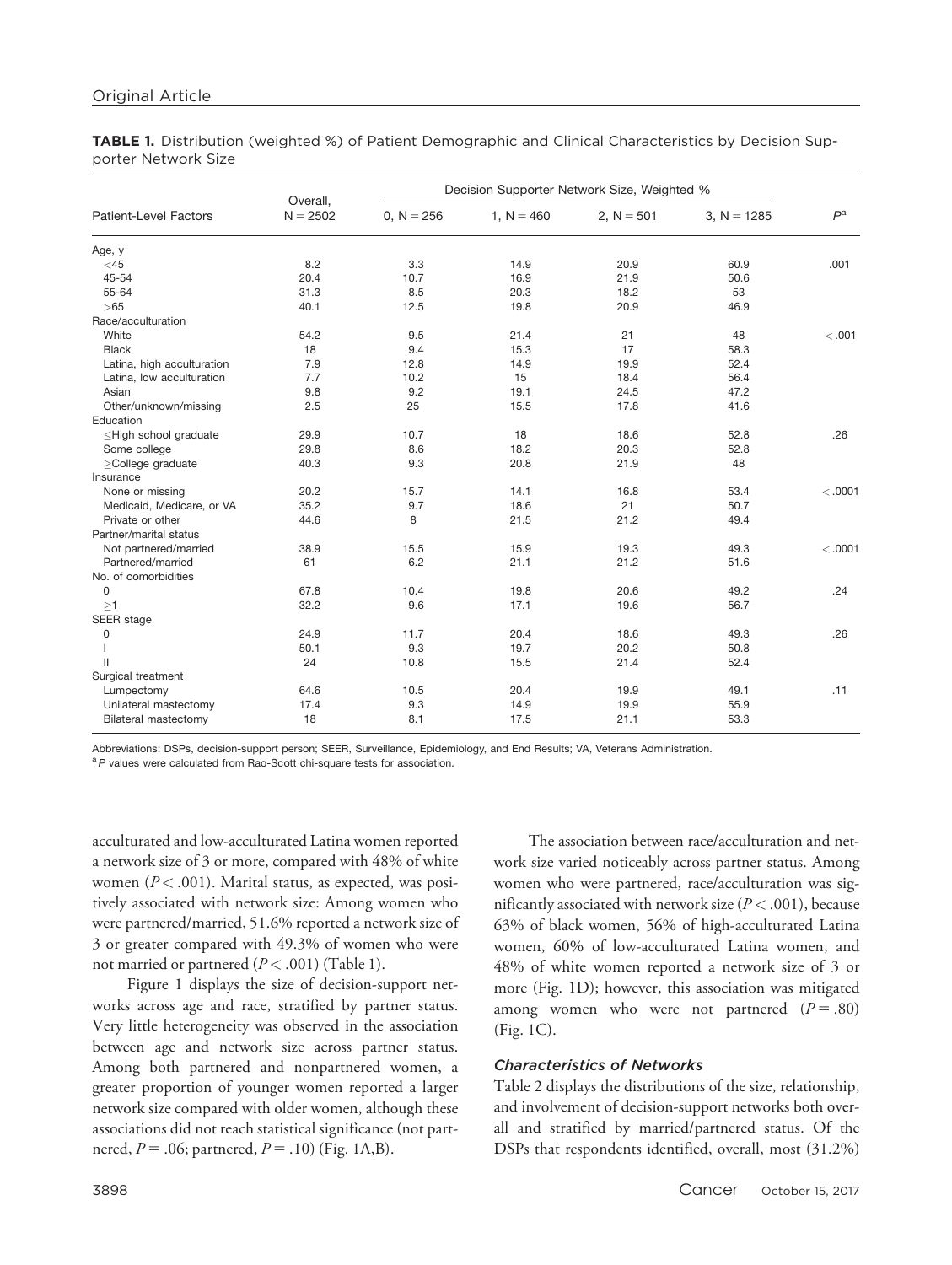

Figure 1. The distribution of network size according to partner status is illustrated by age among (A) nonpartnered women  $(P=.06)$  and (B) partnered women (P=.09) and by race/acculturation among (C) nonpartnered women (P=.80) and (D) partnered women  $(P < .001)$ .

were children, followed by partners/spouses (21.2%), friends/other (18.8%), siblings (11.3%), other family members (7.4%), and parents (6.1%). Partnered/married women most often reported their partner as their main DSP (37.9%), whereas nonpartnered/unmarried women most often reported children as their main DSP (38.4%). In addition, women who were not partnered or married more often reported siblings (15.5%) or friends (22.3%) as their DSPs compared with partnered/married women  $(P < .001)$ .

#### Satisfaction With and Involvement of Networks

Overall, women reported that their DSPs participated in key activities related to their decision making. The majority of women reported that their DSPs often/ always talked to them about their treatment options (74.2%) and frequently attended their appointments (73.3%), and these activities were more common among partnered women compared with nonpartnered women  $(P<.001$  for both). However, women overall were less likely to report that their DSPs had taken notes (50.5%) or shared treatment information with them from other sources (56.8%).

The majority of women were highly satisfied with their DSP being involved in their treatment decisions (76.5%) and greater than two-thirds (68.6%) believed that their DSP was very important in their treatment decision making. However, both satisfaction and importance were significantly different across partner status; partnered women were more likely to be highly satisfied and perceive that their DSP was of high importance compared with nonpartnered women  $(P < .001$  for both). In addition, younger women, black women, Latina women, and those with less education were more likely to perceive that their DSP was highly important (results not shown) (Table 2).

#### Association With Decision Deliberation

There was a significant association between network size and treatment deliberation scores after adjustment for age, race, insurance, partner status, comorbidity, SEER stage, and surgical treatment. Mean treatment deliberation scores were lowest among women who had a network size of zero (mean deliberation score, 3.04) and were highest among those with a network size of 3 or more (mean deliberation score,  $3.59; P < .001$ ) (Fig. 2).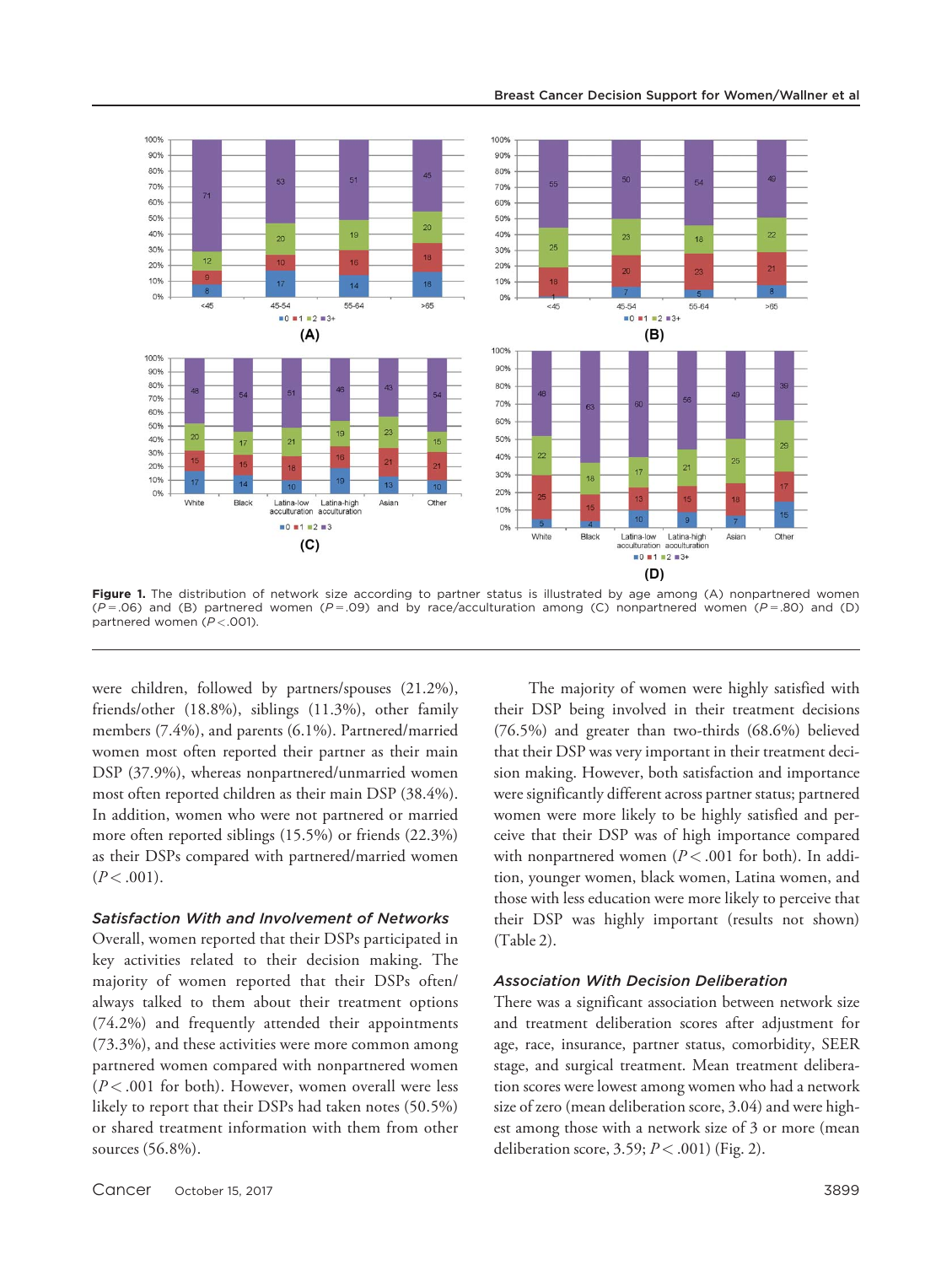#### TABLE 2. Network Characteristics and Decision Supporter Involvement in Treatment Decision Making  $(N = 2502)$  Stratified by Partner Status

|                                                                      | Weighted %               |                             |                          |              |  |  |
|----------------------------------------------------------------------|--------------------------|-----------------------------|--------------------------|--------------|--|--|
| Network Characteristic                                               | Overall,<br>$N = 2502^a$ | Not Partnered,<br>$N = 961$ | Partnered,<br>$N = 1496$ | $\mathsf{P}$ |  |  |
| Network size, $n = 2457$                                             |                          |                             |                          | < 0.001      |  |  |
| 0                                                                    | 9.8                      | 15.5                        | 6.2                      |              |  |  |
| $\mathbf{1}$                                                         | 19                       | 15.9                        | 21.1                     |              |  |  |
| 2                                                                    | 20.5                     | 19.3                        | 21.2                     |              |  |  |
| >3                                                                   | 50.7                     | 49.3                        | 51.6                     |              |  |  |
| DSP relationship to patient <sup>b</sup>                             |                          |                             |                          | < 0.001      |  |  |
| Partner/spouse                                                       | 21.2                     | 2.3                         | 37.9                     |              |  |  |
| Children                                                             | 31.2                     | 38.4                        | 27                       |              |  |  |
| Siblings                                                             | 11.3                     | 15.5                        | 8                        |              |  |  |
| Parent                                                               | 6.1                      | 6.4                         | 5.5                      |              |  |  |
| Other family members                                                 | 7.4                      | 11                          | 4.6                      |              |  |  |
| Friends/other                                                        | 18.8                     | 22.3                        | 13.5                     |              |  |  |
| Multiple                                                             | 4                        | 4.1                         | 3.6                      |              |  |  |
| <b>DSP</b> involvement                                               |                          |                             |                          |              |  |  |
| Attended appointments, $n = 2394$                                    |                          |                             |                          | < 0.001      |  |  |
| Never/rarely/often                                                   | 26.7                     | 37.7                        | 19.8                     |              |  |  |
| Very often/always                                                    | 73.3                     | 62.3                        | 80.2                     |              |  |  |
| Took notes during appointments, $n = 2377$                           |                          |                             |                          | .076         |  |  |
| Never/rarely/often                                                   | 49.5                     | 51.9                        | 47.9                     |              |  |  |
| Very often/always                                                    | 50.5                     | 48.1                        | 52.1                     |              |  |  |
| Talked with them about treatment options, $n = 2364$                 |                          |                             |                          | < 0.001      |  |  |
| Never/rarely/often                                                   | 25.8                     | 32.9                        | 21.3                     |              |  |  |
| Very often/always                                                    | 74.2                     | 67.1                        | 78.7                     |              |  |  |
| Shared information about treatment from other<br>sources, $n = 2380$ |                          |                             |                          | .49          |  |  |
| Never/rarely/often                                                   | 43.2                     | 44.1                        | 42.6                     |              |  |  |
| Very often/always                                                    | 56.8                     | 55.9                        | 57.4                     |              |  |  |
| Patient-reported DSP measures                                        |                          |                             |                          | < 0.001      |  |  |
| Patient-reported satisfaction with DSP, $n = 2457$                   |                          |                             |                          |              |  |  |
| Low/moderate $(<4)$                                                  | 23.5                     | 30.4                        | 19                       |              |  |  |
| High $(≥4)$                                                          | 76.5                     | 69.6                        | 81                       |              |  |  |
| Patient-reported DSP importance, $n = 2457$                          |                          |                             |                          | < 0.001      |  |  |
| Low/moderate $(<4)$                                                  | 31.4                     | 38.7                        | 26.8                     |              |  |  |
| High $(\geq 4)$                                                      | 68.6                     | 61.3                        | 73.2                     |              |  |  |

Abbreviations: DSP, decision support person.

<sup>a</sup> The number is unweighted and does not add up to 2502 because of missing data.

**b** Relationships were categorized for all reported DSPs for each patient.





# **DISCUSSION**

In this study, for which we used a unique methodology to understand how family and friends contribute to the treatment decisions made by patients with breast cancer, most reported having a large, informal decision-support network and also believed that their supporters were both important and influential. Women with larger networks also reported more deliberative surgical treatment decisions, which is a promising outcome, particularly at a time when there is concern that patients may be rushing into making breast cancer treatment decisions.23-25 Our results suggest that engaging DSPs in the treatment decision process may be an important mechanism for slowing these decisions down, potentially allowing patients to more deeply consider them.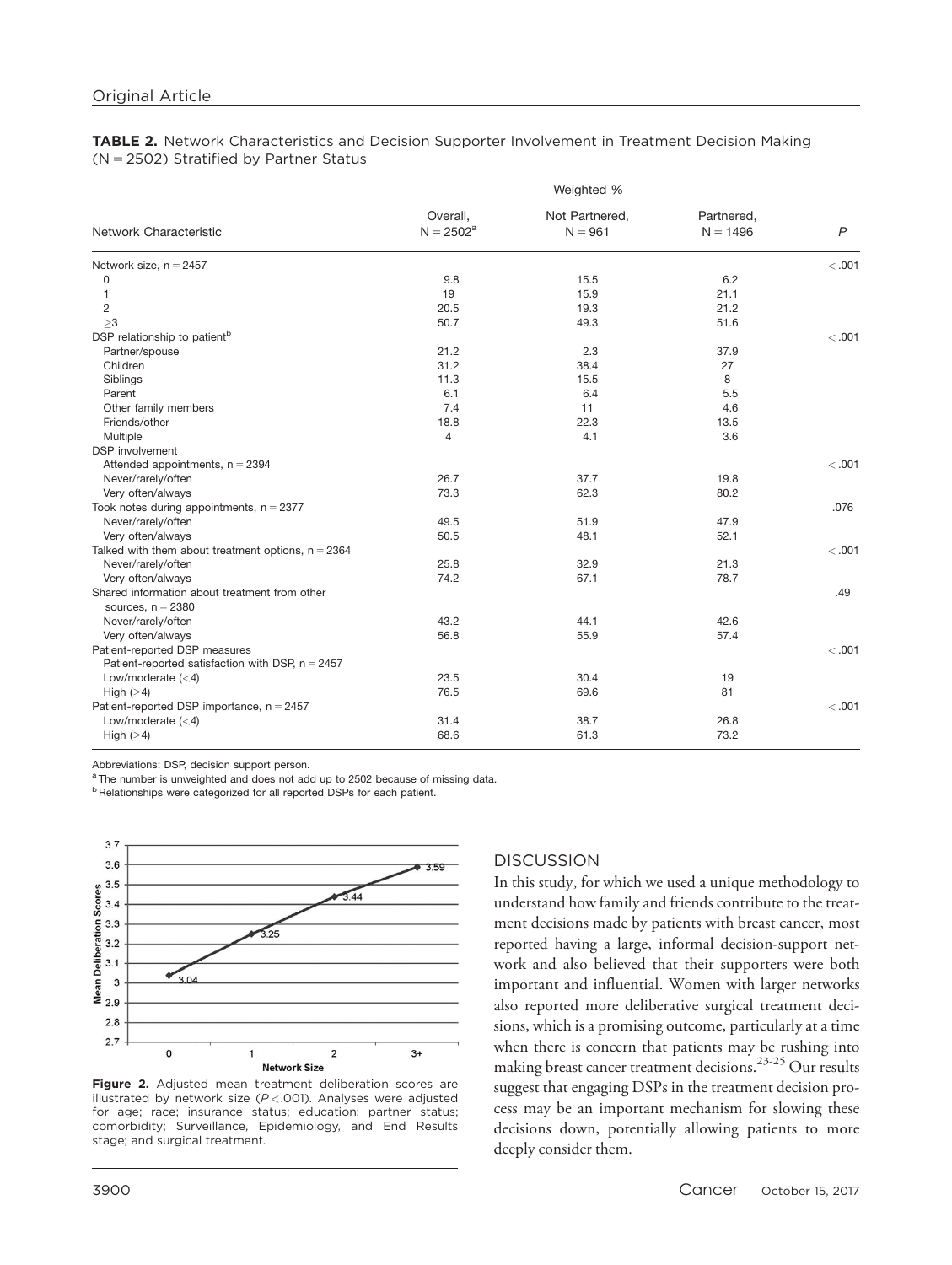Our findings confirm prior work demonstrating that most women do not make their breast cancer treatment decisions on their own and, instead, heavily involve other support people in these emotional and difficult decisions.<sup>1-6,11,26</sup> Our study extends this work by revealing that the decision-support network for patients with newly diagnosed breast cancer is larger than previously understood. In fact, we observed that the majority of patients with breast cancer reported having large networks, which we defined in this study as having 3 or more informal DSPs, and we further discovered that these supporters often included family members and friends beyond just partners or spouses. In our large sample of nonmarried/ nonpartnered women—which have not previously been well represented in studies of informal support—we observed that children and friends were commonly considered key DSPs. Yet, we also demonstrated that, even among married/partnered women, children and friends played an important DSP role. These results underscore the need to recognize the significant impact of informal DSPs—partners, children, friends—in the treatment decision-making process and choices of patients with breast cancer.

We did observe some variation in network size among different patient subgroups, as expected, with younger and minority women indicating that they had larger decision-support networks. Prior research suggests that racial/ethnic minorities are more likely to rely on family for emotional/spiritual support and caregiving functions,  $1.27$  but the current study is 1 of the first to demonstrate that this is also the case specifically for decision support. In addition, although African American women tended to be partnered/married at lower rates in our sample, they still had large networks that supported their decision making. Likewise, Latina women with low acculturation also reported larger network sizes, underscoring that, for minorities who have potential language barriers that make communication with their physicians more challenging,  $13,14$  the inclusion of DSPs offers another opportunity to educate patients about their treatment options. Efforts by clinicians to engage with the DSPs of minority women and to recognize that women often have DSPs beyond their spouses or partners may be beneficial in ensuring that information is communicated in a culturally sensitive and understandable manner.

Our results also suggest that informal DSPs are actively engaged with patients throughout their treatment decision making and that there may be a real benefit to having a decision-support network during this process. In addition to the strong association between the number of supporters and more treatment deliberation, the majority of women in this sample also reported that they were highly satisfied with their DSP's level of involvement and believed the DPS played an important role in their treatment decision making. Prior work from Shin and colleagues also suggests that patients and caregivers value family involvement in cancer treatment decision making.<sup>11,26</sup> Our findings that the majority of women also reported having DSPs who often attended their appointments, took notes, discussed their treatment options, and shared information with them from other sources suggests that support networks are also highly involved throughout the decision process. This involvement may be particularly helpful around the time of diagnosis, when patients are struggling to absorb information while simultaneously coping with their cancer diagnosis. It also suggests that there may be a benefit to addressing decision supporters within structured tools, or decision aids, designed to improve treatment decision making. Although there are many decision aids available for patients with breast cancer, none of them currently address the role of informal supporters in helping women navigate these treatment decisions, and none directly engage supporters. Therefore, future decision aids and other interventions focused on improving breast cancer decision making should address the role of the DSP more directly.

Taken together, the results from this study suggest that the involvement of informal supporters in breast cancer treatment decisions provides an opportunity for clinicians to better incorporate them into these treatment decisions. Clinicians should be aware that women who include more informal supporters in their treatment decisions may take longer to fully weigh treatment options and require additional time to make value-concordant and preference-concordant decisions. Therefore, clinicians might discuss with patients the availability of informal DSPs and encourage their involvement early in the treatment consultation process. Clinicians should also anticipate delivering treatment information to at least 1 person beyond the patient and should also realize that, among married/partnered women, the spouse/partner is not necessarily the family member that the patient considers to be her informal decision-support person. Equally important, however, is recognizing that women who do not have an informal support person—as reported by 10% of patients in our sample, including a small proportion of women who were married/partnered—may be vulnerable to lower quality treatment decisions and thus may require additional decisional support.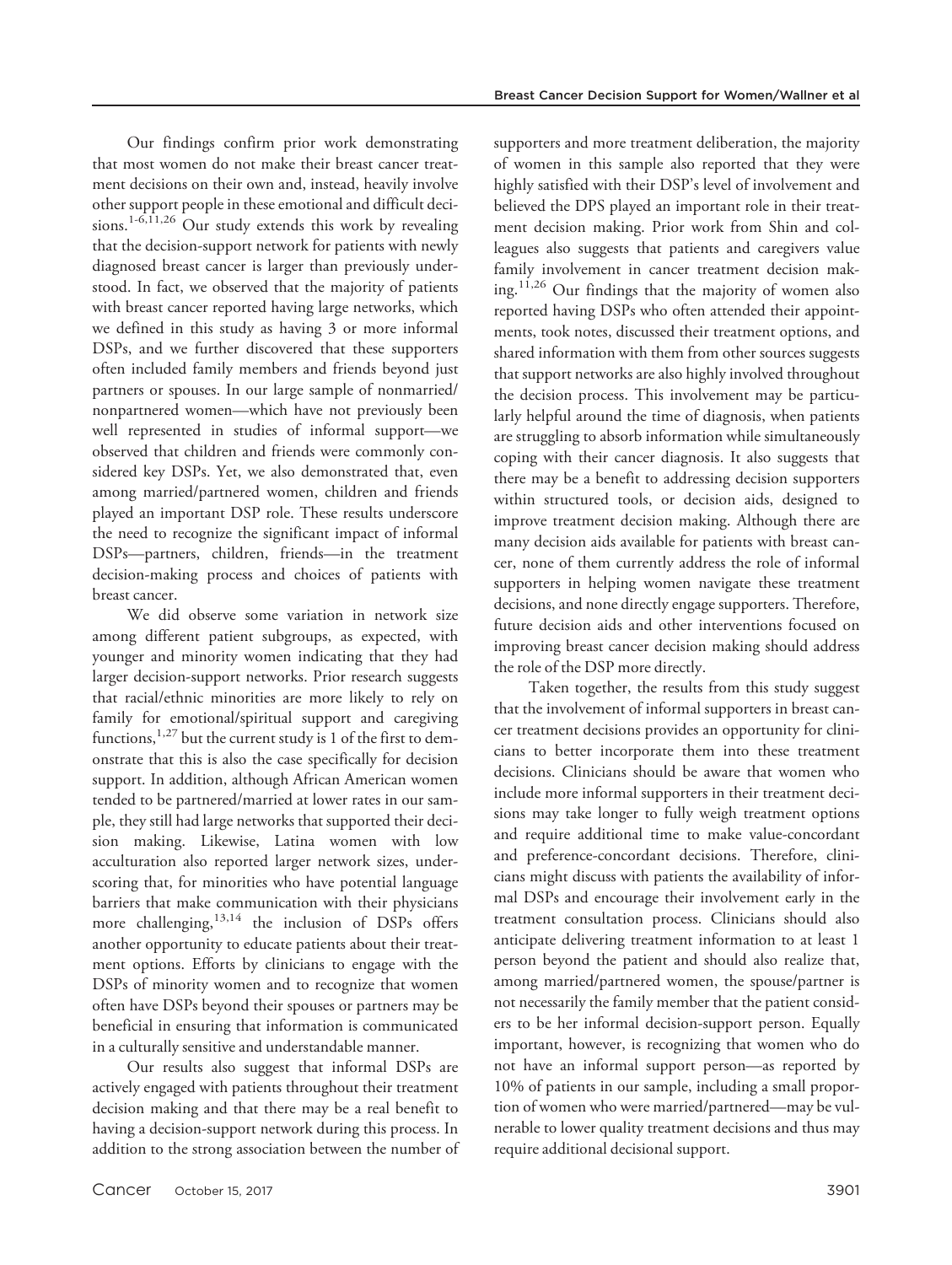Although the current study was a large, populationbased survey in a diverse sample with a high survey response rate, there are some potential limitations that merit consideration. This was a cross-sectional survey; therefore, inferences regarding causality are limited. We relied on patient report of their DSPs, including their influence and importance, which may be subject to recall bias. However, we captured this information on average only 2 months after surgery, thus minimizing the potential for this bias. We only asked women to identify up to 3 DSPs, thus our estimates about the size of the decisionsupport networks are most likely conservative. Finally, this sample only included women wo received treatment for breast cancer in Georgia and Los Angeles; therefore, the generalizability of our findings may be limited.

# CONCLUSIONS

Although prior research on breast cancer treatment decision making has tended to focus on the patient, our study is 1 of the largest to date that highlights the need to consider patients in the context of their informal decisionsupport networks. Patients turn to others, including spouses, children, and friends, to help support them in these difficult and complicated decisions, and these others are actively involved in helping patients make their decisions. The effectiveness of future initiatives to improve treatment decision making among patients with breast cancer, including decision-support tools, may be limited if they do not acknowledge and engage informal decision supporters.

# FUNDING SUPPORT

This work was funded by grant P01CA163233 to the University of Michigan from the National Cancer Institute and by grant RSG-14-035-01 from the American Cancer Society. Cancer incidence data collection was supported by the California Department of Public Health pursuant to California Health and Safety Code Section 103885; the Centers for Disease Control and Prevention National Program of Cancer Registries, under cooperative agreement 5NU58DP003862-04/DP003862; the National Cancer Institute Surveillance, Epidemiology, and End Results Program under contract HHSN261201000140C awarded to the Cancer Prevention Institute of California, contract HHSN261201000035C awarded to the University of Southern California, and contract HHSN261201000034C awarded to the Public Health Institute. Cancer incidence data collection in Georgia was supported by contract HHSN261201300015I, task order HHSN26100006 from the National Cancer Institute and cooperative

agreement 5NU58DP003875-04-00 from the Centers for Disease Control and Prevention.

# CONFLICT OF INTEREST DISCLOSURES

Lauren P. Wallner reports research funding from GlaxoSmithKline outside the submitted work. The remaining authors made no disclosures.

# AUTHOR CONTRIBUTIONS

Lauren P. Wallner: Conceptualization, methodology, investigation, writing–original draft, writing–review and editing, and visualization. Yun Li: Methodology, software, formal analysis, investigation, writing–original draft, writing–review and editing, and visualization. M. Chandler McLeod: Methodology, software, formal analysis, investigation, writing–original draft, writing–review and editing, and visualization. Ann S. Hamilton: Investigation, resources, writing–review and editing, and project administration. Kevin C. Ward: Investigation, resources, writing–review and editing, and project administration. Christine M. Veenstra: Writing–original draft, writing– review and editing, and visualization. Lawrence C. An: Conceptualization, investigation, and writing–review and editing. Nancy K. Janz: Conceptualization, methodology, investigation, and writing–review and editing. Steven J. Katz: Conceptualization, methodology, investigation, resources, writing–original draft, writing–review and editing, visualization, supervision, project administration, and funding acquisition. Sarah T. Hawley: Conceptualization, methodology, investigation, writing–original draft, writing–review and editing, and visualization.

# **REFERENCES**

- 1. Maly RC, Umezawa Y, Ratliff CT, Leake B. Racial/ethnic group differences in treatment decision-making and treatment received among older breast carcinoma patients. Cancer. 2006;106:957-965.
- 2. Maly RC, Umezawa Y, Leake B, Silliman RA. Determinants of participation in treatment decision-making by older breast cancer patients. Breast Cancer Res Treat. 2004;85:201-209.
- 3. Hawley ST, Griggs JJ, Hamilton AS, et al. Decision involvement and receipt of mastectomy among racially and ethnically diverse breast cancer patients. J Natl Cancer Inst. 2009;101:1337-1347.
- 4. Stiggelbout AM, Jansen SJ, Otten W, Baas-Thijssen MC, van Slooten H, van de Velde CJ. How important is the opinion of significant others to cancer patients' adjuvant chemotherapy decisionmaking? Support Care Cancer. 2007;15:319-325.
- 5. Ohlen J, Balneaves LG, Bottorff JL, Brazier AS. The influence of significant others in complementary and alternative medicine decisions by cancer patients. Soc Sci Med. 2006;63:1625-1636.
- 6. Gilbar R, Gilbar O. The medical decision-making process and the family: the case of breast cancer patients and their husbands. Bioethics. 2009;23:183-192.
- 7. Arora NK, Finney Rutten LJ, Gustafson DH, Moser R, Hawkins RP. Perceived helpfulness and impact of social support provided by family, friends, and health care providers to women newly diagnosed with breast cancer. Psychooncology. 2007;16:474-486.